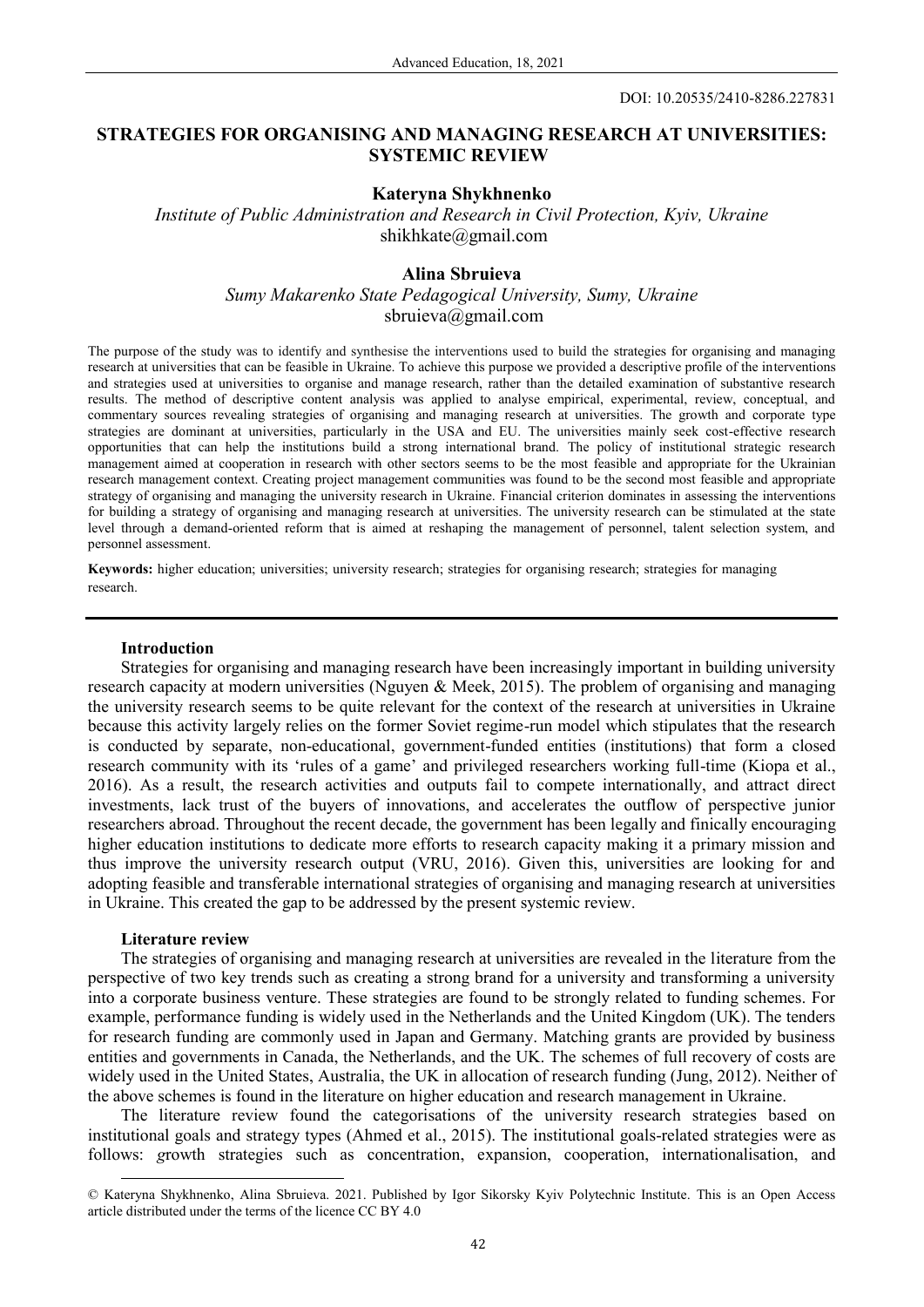digitalisation; stability strategies; retrenchment strategies and the combination of the above strategies (Smith, 2011). These strategies seemed to be mainly directed outside the university. Concerning the type-based strategy categorisation, Robbins et al. (2018) specified three strategy types such as corporate, competitive, and functional. The corporate university research strategy seeks to identify scholarship types and areas of research within the institution. The competitive type of strategies relies on encouraging internal competition in the key scholarship areas between university departments or faculties or research teams. The functional type of strategy is meant to optimise operations and processes to increase the competitiveness of the institution. These strategies seemed to be mainly directed inside the university.

It seems obvious that the above university research strategies are based on substantial research funding and autonomy. Although the university autonomy is declared in Ukraine and there is only small-scale government funding of the research at universities and no radical change in the university research management model has occurred so far.

For that reason, the *purpose* of the study is to identify and synthesise the interventions used to build the strategies of organising and managing research at universities that can be feasible in Ukraine. To achieve this purpose we provided a descriptive profile of the interventions and strategies used at universities to organise and manage research, rather than the detailed examination of substantive research results.

## **Methods and materials**

The method of descriptive content analysis was utilised to analyse empirical, experimental, review, conceptual, and commentary sources revealing strategies for organising and managing research at universities. The review process was organised to comply with relevant recommendations provided by Newman & Gough (2020). It relied on a common set of processes such as specifying the research questions and methods, designing the conceptual framework, formulating the selection criteria and coding of the sources, developing the search strategy, evaluating the relevance and quality of the shortlisted papers, interpreting and reporting findings (Tsafnet et al., 2014). The search for the relevant sources was conducted in the Scientometric databases SCOPUS®, WoS, bibliographic databases CrossRef and Google Scholar, and relevant international journals such as the Journal of Research Management and Administration, American Journal of Undergraduate Research, and Journal of Research Administration. The review process included five basic phases such as preparation, retrieval, appraisal, synthesis, and reporting. These phases pursued the goals of formulating the research questions and developing the review protocol, searching and de-duplicating the sources, shortlisting the sources for the retrieval or sending the requests to the authors for the full texts, examining and analysing the retrieved articles, and synthesising data addressing the research questions, and consolidating the finding to report them. Two research team members, the authors of this paper, were involved in the preparation, retrieval, and appraisal phases of the review process. Five experts were purposefully hired for the evaluation of the papers shortlisted for the final assessment. The checklist for the Preferred Reporting Items for Systematic reviews and Meta-Analyses for Protocols 2015 (PRISMA-P) was used to prepare the protocols for the systematic review (Moher et al., 2015). The Critical Appraisal Checklist (CAC) was designed to evaluate the literature sources throughout the retrieval and appraisal phases (see Appendix A). This was a modification of the 'Quality checklist for qualitative studies' borrowed from Greenhalgh et. al., (2005). It used a 4-point scale with  $1 =$  "Not Relevant", 2 = "Somewhat Relevant", 3 = "Relevant", 4 = "Very Relevant". The coding sheets were used to assess each article. The Analytic Hierarchy Process (AHP) was applied in the final phase of the research.

## *The outline of the search strategy*

The search strategy relied on the combinations of the keywords (Bethel & Rogers, 2018; Papaioannou et al., 2009). This review was of a narrative type that was aimed at synthesising primary studies and evaluating them through description paying attention to what is already known about strategies of organising and managing research at universities and addressing practice issues of it. Several search strings based on English, Russian and Ukrainian languages were used for different databases. Below is presented the common search string.

*TI and/or TW = (strategies of research administrat\* at universities OR manag\* of research at universities OR research policy at universities OR governance of the research at universities OR reform of the research at universities OR supervision research at universities OR inspection of the research at universities) AND AB and/or KW and/or ID (TITLE-ABS-KEY for SCOPUS) = (strategies OR manag\* OR administrat\* OR policy OR governance OR supervision OR reform of research at universities) AND CU = USA and/or Europe and/or Asia (WoS Categories: Social Sciences (subcategory: Education and*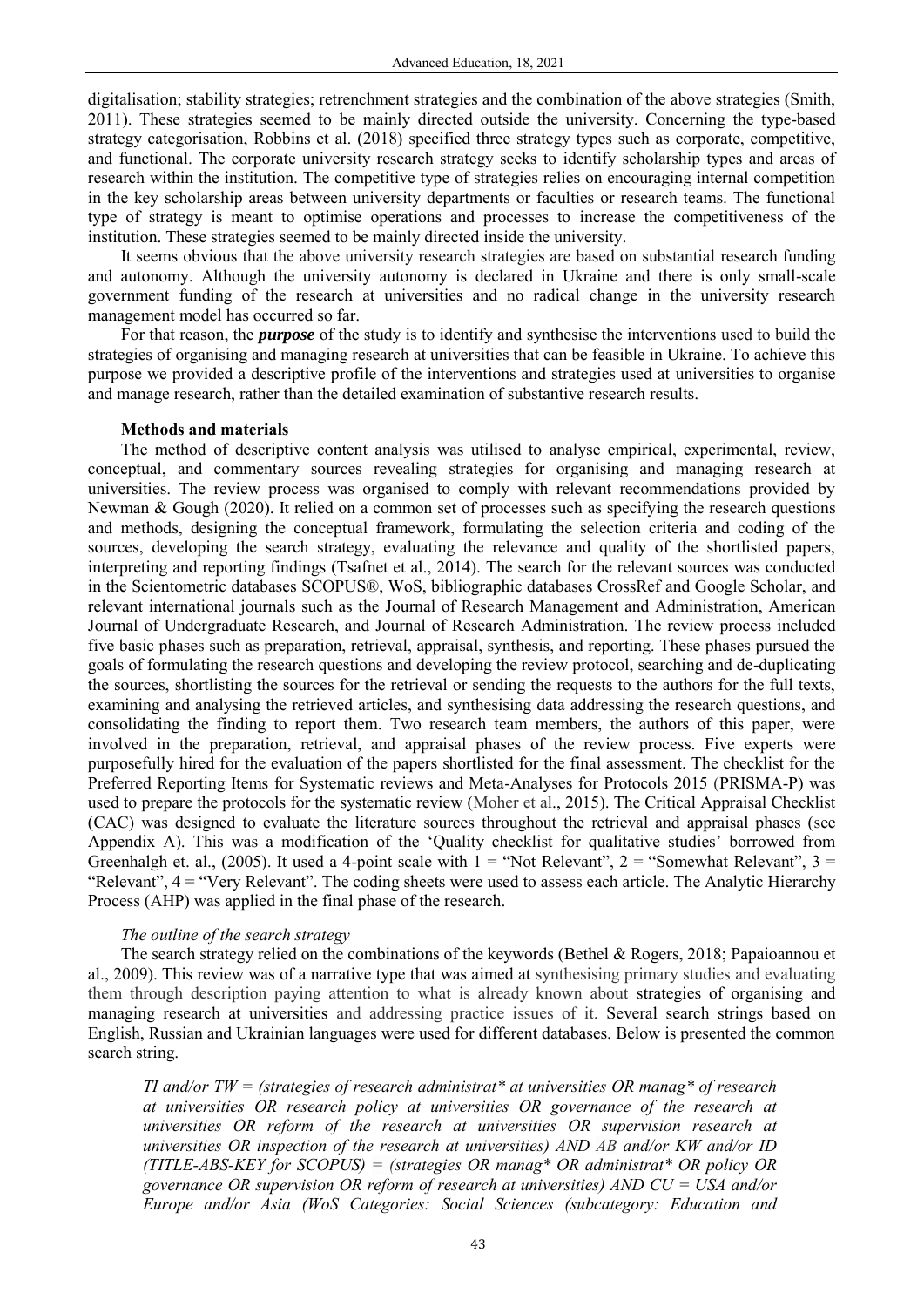# *Educational Research) And (Articles OR Reviews), Indexes: Social Science Citation Index – 1988-present).*

The criteria for evaluation of the sources that were selected for the review were as follows: 1) the article should be published between 2005-2020; 2) it should highlight the strategies of organising and managing (administrating) research at universities in one of the regions such as the USA and/or Europe and/or Asia; 3) it should reveal the intervention with the described strategies of organising and managing (administrating) research at universities; 4) the strategy can be categorised based on the clear data. Following that, the Analytic Hierarchy Process (AHP) was used by five purposefully hired experts in educational research management to rate the feasibility and appropriateness for the Ukrainian context of the identified strategies of organising and managing research at universities.

## *Experts*

3 experts were hired from the Institute of Public Administration and Research in Civil Protection (IPARCP) and 2 experts were hired from Sumy Makarenko State Pedagogical University (SMSPU). The criteria for selection were as follows: a) scientific background in either educational management or research management or research administration; b) sound scientific experience (proved by citations of their studies) in the field of their expertise; c) availability for our study.

The AHP was found applicable because it is widely used as the Multi-Criteria Decision-Making method (MCDMM) in management and research management (Taherdoost, 2017; Vargas, 2010). The criteria used in the prioritisation of interventions to build strategies for organising and managing research at universities were as follows: a) knowledge-generation and implementation; b) stakeholder commitment; c) financial; d) competitive advantage; e) other criteria. The two-level hierarchy of criteria for evaluating the above strategies developed by the authors is depicted in Figure 1.



**Figure 1: The two-level hierarchy of criteria for evaluating the strategies of organising and managing research at universities**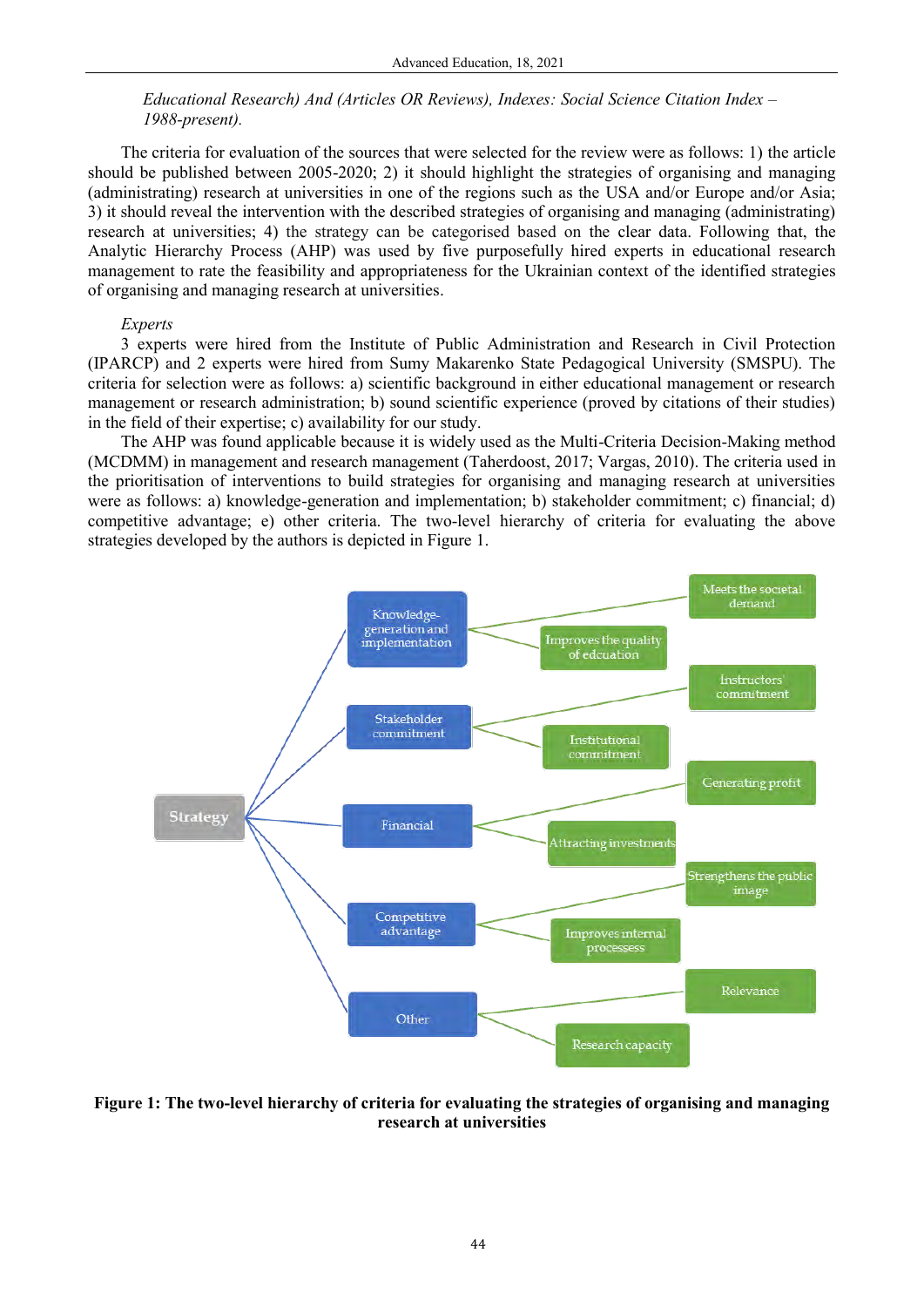When the hierarchy of the criteria was specified, the comparison matrix was developed by the five mentioned above expert decision-makers. This began by determining the relative weight of the groups of criteria that are presented in Table 2. Saaty's (2008) Comparison Scale was employed. It was based on a comparison of two alternatives as it is the most widely used method for this purpose. The relative importance of one alternative when compared to the other one is determined numerically using the values from 1 to 9 by attributing these values to the specific alternative in a pair. The distribution of numerical and reciprocal values on the Saaty's (2008) Relative Importance Scale is shown in Table 1.

**Table 1: Distribution of numerical and reciprocal values on the Saaty's Relative Importance Scale** 

| <b>Relative Importance Scale</b> | <b>Numerical values</b> | <b>Reciprocal values</b> |
|----------------------------------|-------------------------|--------------------------|
| <b>Extremely Preferred</b>       |                         | 1/9                      |
| Very strong to extremely         |                         | 1/8                      |
| Very strongly preferred          |                         |                          |
| Strongly to very strongly        |                         | 1/6                      |
| Strongly preferred               |                         | 1/5                      |
| Moderately to strongly           |                         | 1/4                      |
| Moderately preferred             |                         | 1/3                      |
| Equally to moderately            |                         | 1/2                      |
| Equally preferred                |                         | 17                       |

It is recommended that the evaluators use the odd numbers rather than the even ones to ensure that the measurement points are reasonably different. When an agreement can only be reached through negotiations, a middle point can be identified as a compromise (Saaty, 2009a).

**Table 2: Relative weight of the groups of criteria**

| Criteria group | $L\cap T$ |  |  |
|----------------|-----------|--|--|
| $L\cap T$      |           |  |  |
| G              |           |  |  |
|                |           |  |  |
|                |           |  |  |
|                |           |  |  |

**Note:** KGI = knowledge-generation and implementation;  $SC =$  stakeholder commitment;  $F =$  financial;  $CA =$  competitive advantage;  $OC =$  other criteria.

The relative weight of each criterion was calculated by dividing each table value by the total column value. The purpose of the calculation was to normalise the comparison matrix (see Table 3).

| Criteria  | <b>KGI</b>   | <b>SC</b>    | F     | CA    | <b>OC</b> |  |
|-----------|--------------|--------------|-------|-------|-----------|--|
| group     |              |              |       |       |           |  |
| KGI       |              | 1/3          | 1/9   | 1/7   |           |  |
| <b>SC</b> | 3            |              |       |       | 5         |  |
| F         | 9            | $\mathbf{r}$ |       |       |           |  |
| CA        | 5            |              | 1/7   |       | 5         |  |
| OC        |              | 1/5          | 1/9   | 1/7   |           |  |
| Total     | 19.00        | 9.53         | 2.36  | 3.28  | 17.00     |  |
| Results   |              |              |       |       |           |  |
| KGI       | $1/19=0.052$ | 0.031        | 0.046 | 0.042 | 0.058     |  |
| <b>SC</b> | $3/19=0.157$ | 0.104        | 0.423 | 0.304 | 0.294     |  |
| F         | $9/19=0.473$ | 0.734        | 0.423 | 0.304 | 0.294     |  |
| CA        | $5/19=0.263$ | 0.104        | 0.059 | 0.304 | 0.294     |  |
| OC        | $1/19=0.052$ | 0.020        | 0.046 | 0.042 | 0.058     |  |

**Table 3: Normalisation of the comparison matrix** 

**Note:** KGI = knowledge-generation and implementation;  $SC =$  stakeholder commitment;  $F =$  financial;  $CA =$  competitive advantage;  $OC =$  other criteria.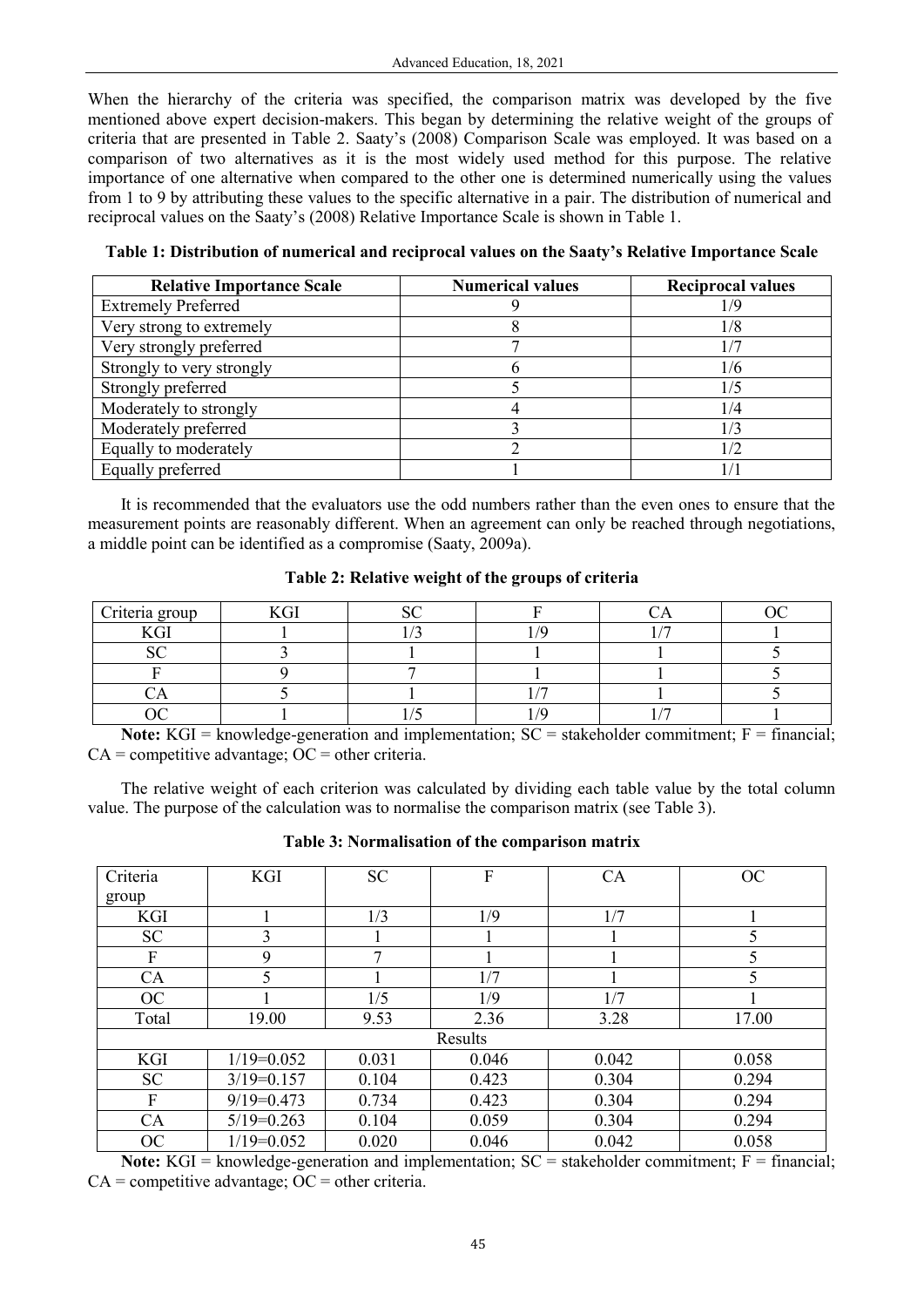The obtained values were used for the experts' interpretation of the contribution of each criterion to the specified intervention to build the strategy of organising and managing research at universities (see Table 4). The priority vector (or Eigenvector) was then calculated to identify the input of each criterion. This calculation relied on the arithmetic average of all criteria.

| Criteria group | <b>Calculation</b>                                   | Eigenvector |
|----------------|------------------------------------------------------|-------------|
| KGI.           | $[0.052 + 0.031 + 0.046 + 0.042 + 0.058]/5 = 0.0463$ | $4.63\%$    |
| SC             | $[0.157 + 0.104 + 0.423 + 0.304 + 0.294]/5 = 0.2572$ | 25.72%      |
| Е              | $[0.473 + 0.734 + 0.423 + 0.304 + 0.294]/5 = 0.4466$ | 44.66%      |
| CA             | $[0.263 + 0.104 + 0.059 + 0.304 + 0.294]/5 = 0.2057$ | 20.57%      |
| <b>OC</b>      | $[0.052 + 0.020 + 0.046 + 0.042 + 0.058]/5 = 0.0442$ | 442%        |

**Note:** KGI = knowledge-generation and implementation;  $SC =$  stakeholder commitment;  $F =$  financial;  $CA =$  competitive advantage;  $OC =$  other criteria.

As can be seen in Table 4, the values found in the Eigenvector showed that the experts viewed the financial criterion as the most important for developing a strategy of organising and managing research at universities with its weight of 44.66%. The criterion of the stakeholder commitment and criterion of the competitive advantage seemed to contribute to the strategy approximately twice as less as the financial one. Surprisingly, the knowledge-generation and implementation criterion was seen by the experts as the least important contributor to the strategy of organising and managing research at universities with its weight of 4.63%.

# *Instruments*

The Critical Appraisal Checklist (CAC) (Greenhalgh et al., 2005) and the Analytic Hierarchy Process (AHP) (Taherdoost, 2017) were used to analyse the data drawn from the literature sources. The CAC consisted of 9 questions (see Appendix A). The process of validation of the CAC showed that the Item-level content validity index  $(II-CVI)$  was  $\leq 0.85$ , the Kappa coefficient was  $\leq 0.83$ , and the Scale-level content validity index (SL-CVI) was 92%. The above values meant the CAC was valid. The Analytic Hierarchy Process (AHP) has been comprehensively validated in the literature (Asadabadi et al., 2019; Saardchom, 2012; Saaty, 2009b).

# **Results**

The keywords-based search process is presented in a flow diagram (see Fig 2.)



**Figure 2: Keywords-based search process** 

The search found 9 eligible and relevant sources presenting interventions that were used to build the strategies of organising and managing research at universities that can be feasible in Ukraine (see results in Table 5). The interventions selected as feasible in Ukraine were as follows: a) collaborative research (CR); b) Supply Chain Management concept-based research (SCMRM) management; c) institutional strategic research management policy (ISRM); d) a project management community (PMC); e) a decentralised organisational structure of the university research management unit (DOS); f) an open innovation space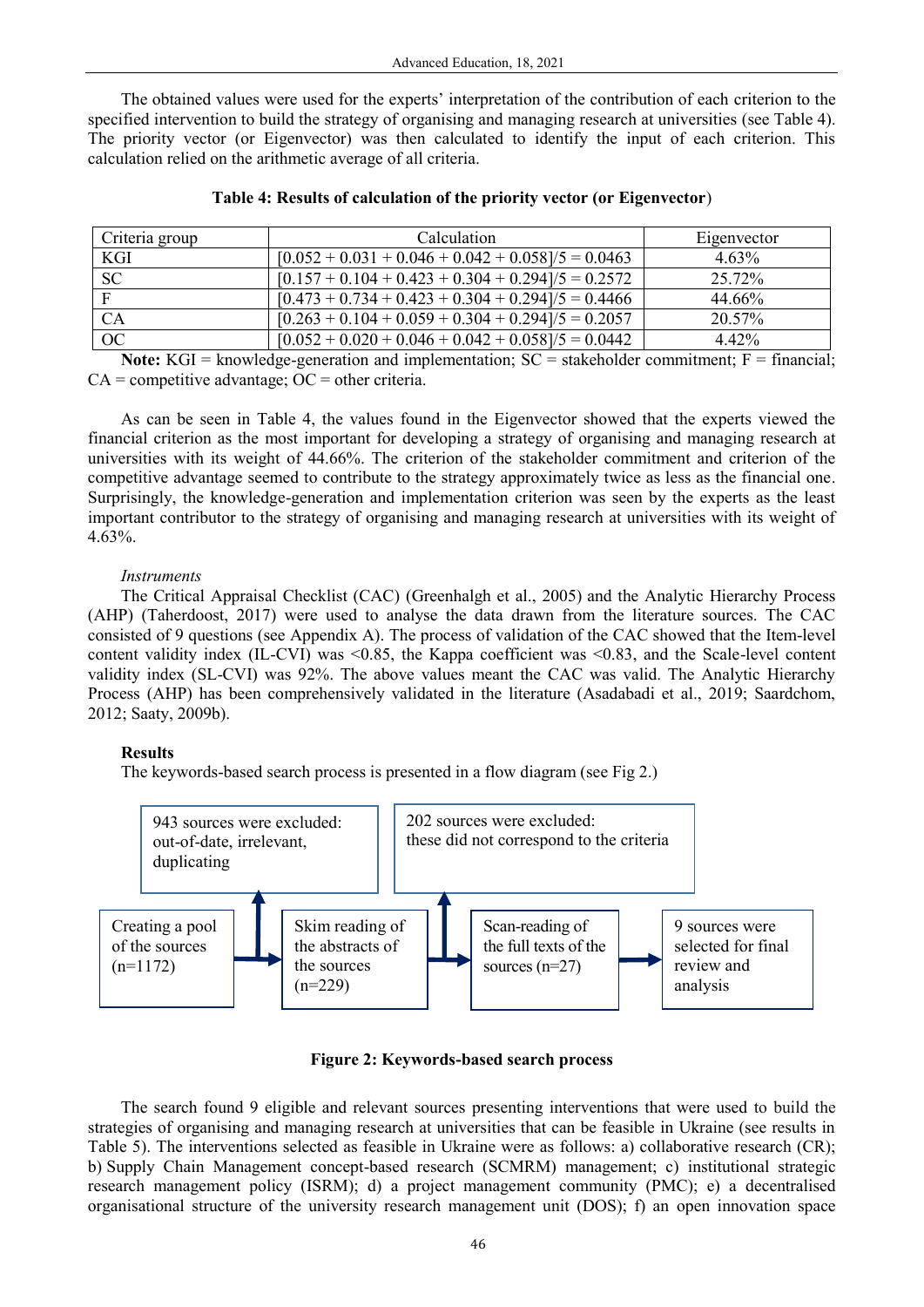approach (OISA); g) research clusters (RC); h) a research management and support systems project (RMSSP); i) a knowledge management-driven strategy (KMDS). As can be seen in Table 5, the interventions falling under the growth and corporate type strategies dominate at universities in different regions of the world. The review results presented in the effectiveness section of the table imply that universities mainly seek cost-effective research opportunities that can help the institutions build a strong international brand. The above suggests that institutions mainly from the developed countries (USA, EU) or emerging economies go international to get access to new sources of finance and new customers.

# **Table 5: Results of the analysis of the selected sources**

| Author(s), year<br>of publication | Intervention and description                                                                                                                                                                                                               | Category of<br>Strategy                                                      | Region          | Effectiveness                                                                                                                                                                                                                                                                                                                                                                      | Mean<br>grade |
|-----------------------------------|--------------------------------------------------------------------------------------------------------------------------------------------------------------------------------------------------------------------------------------------|------------------------------------------------------------------------------|-----------------|------------------------------------------------------------------------------------------------------------------------------------------------------------------------------------------------------------------------------------------------------------------------------------------------------------------------------------------------------------------------------------|---------------|
| 1) Arthur $\&$<br>Hodge, 2013     | Collaborative research<br>involving university, public<br>sector researchers, and<br>industry partners                                                                                                                                     | Corporate<br>type of<br>strategy                                             | Australia       | Universities benefit from<br>participating in world-class<br>research, they save<br>financial resources for<br>research. Public sector<br>research organisations -<br>economise financial<br>resources and get access to<br>external researchers and<br>industry. Companies – get<br>access to research<br>capacities and use them<br>cost-effectively for a<br>commercial purpose | 3.3           |
| 2) Habib $\&$<br>Pathik, 2012     | Strategy based on the<br>Supply Chain Management<br>concept – incorporation of<br>benchmarking and value<br>enhancement tools in<br>education and research at<br>three levels - strategic level,<br>planning level, and<br>operating level | Combination<br>of strategies<br>of growth,<br>stability, and<br>retrenchment | <b>USA</b>      | Benefits for both<br>individuals and society.<br>Brings welfare to the<br>students and wellbeing to<br>society                                                                                                                                                                                                                                                                     | 3.4           |
| 3) Hazelkorn,<br>2010             | Institutional strategic<br>research management policy<br>- cooperating in research<br>with other sectors                                                                                                                                   | Corporate<br>type of<br>strategy                                             | Austria<br>(EU) | Attracts funds for the<br>research, strengthens<br>international cooperation,<br>builds up a research<br>management system                                                                                                                                                                                                                                                         | 3.0           |
| 4) Johnson et<br>al., 2020.       | A project management<br>community - consolidation<br>of efforts of internal and<br>external stakeholders and<br>fund providers at the<br>institutional level to conduct<br>the research and staff<br>development                           | Growth<br>strategy                                                           | <b>USA</b>      | Effective for networking,<br>team science, and<br>professional development.<br>Promotes the institutional<br>brand. Serves as a proven<br>example of the sponsorship<br>model                                                                                                                                                                                                      | 3.4           |
| 5) Nguyen $\&$<br>Meek, 2015      | Building a decentralised<br>organisational structure of<br>the university research<br>management structure -<br>based on the bottom-up-<br>approach to planning and<br>fulfilment of the research                                          | Functional<br>type of<br>strategy                                            | Australia       | Builds the university<br>research capacity,<br>empowers researchers, and<br>increases university<br>research performance                                                                                                                                                                                                                                                           | 3.5           |
| 6) Saarela,<br>2016               | Open innovation space<br>approach - based on the<br>multidisciplinary action<br>learning and collaboration of<br>academicians, students, and<br>customers                                                                                  | Corporate<br>type of<br>strategy                                             | Finland         | Strengthens the public<br>image of the institution,<br>reshapes the curriculum,<br>intensifies the transfer of<br>tacit knowledge from the<br>employees to the students                                                                                                                                                                                                            | 3.1           |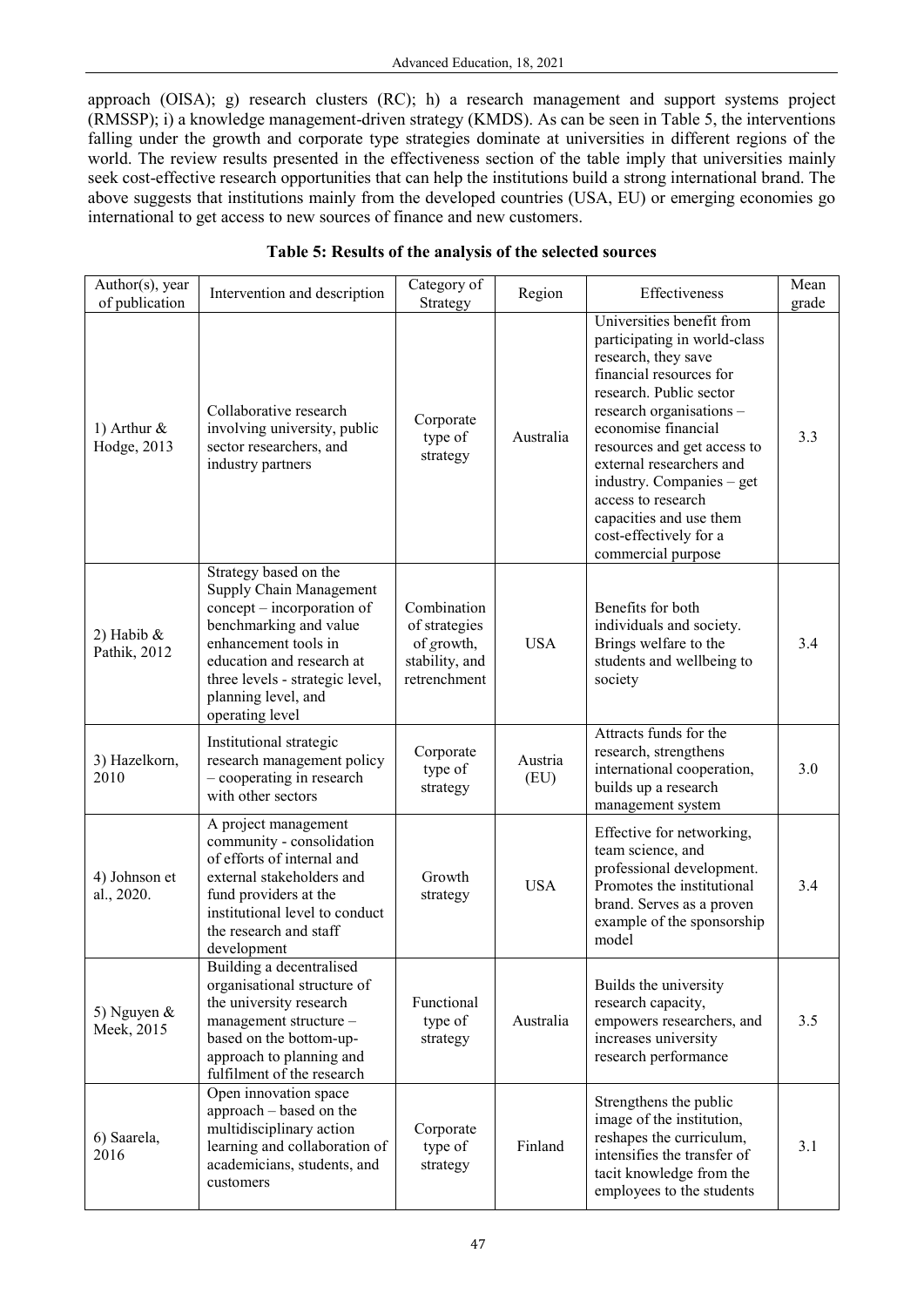| 7) Sawahel,<br>2019                | Research clusters – unite<br>interested parties in the<br>research process                                                                                                                                                             | Corporate<br>type of<br>strategy  | UK-<br>subsidised<br>programme<br>in Africa | Boosts access to funding<br>and increases the quality of<br>the research                                                                                                          | 3.0 |
|------------------------------------|----------------------------------------------------------------------------------------------------------------------------------------------------------------------------------------------------------------------------------------|-----------------------------------|---------------------------------------------|-----------------------------------------------------------------------------------------------------------------------------------------------------------------------------------|-----|
| 8) Wallis $\&$<br>Bates, 2016      | Research management and<br>support systems project $-$ a<br>state-supervised initiative to<br>stimulate international<br>quality research activities<br>through the provision of<br>academic, administrative,<br>and financial support | Growth<br>strategy                | Africa                                      | Reshapes the research<br>strategies and policies at<br>the national level, promotes<br>the development of the<br>institutional support<br>services and research<br>infrastructure | 3.3 |
| 9) Watsilla $\&$<br>Vajjhala, 2020 | Knowledge management-<br>driven strategy involving<br>knowledge creation,<br>knowledge acquisition, and<br>knowledge of assimilation<br>processes                                                                                      | Functional<br>type of<br>strategy | Africa                                      | Boosts the external<br>knowledge production<br>process and improves the<br>quality of students'<br>research                                                                       | 3.2 |

Figure 2 presents the consolidated priority results of rating the feasibility and appropriateness for the Ukrainian research management context of the identified interventions to build strategies of organising and managing research at universities using the Analytic Hierarchy Process (AHP) by five experts. The results were obtained after the calculation of all priorities and inconsistency indices. Figure 2 presents the averaged relative weight of each intervention based on the specified criteria in Fig. 1.



**Note:**  $CR =$  collaborative research; SCMRM = Supply Chain Management concept-based research management; ISRM = institutional strategic research management policy; PMC = Project management community; DOS = decentralised organisational structure of the university research management structure; OISA = an open innovation space approach; RC = research clusters; RMSSP = research management and support systems project; KMDS = knowledge management-driven strategy.

# **Figure 3: Consolidated priority results of rating the feasibility and appropriateness of the identified interventions to build strategies of organising and managing research at universities in Ukraine using the Analytic Hierarchy Process (AHP)**

Figure 3 implies that the policy of institutional strategic research management aimed at research cooperation of universities with other sectors seems to be the most feasible and appropriate for the Ukrainian research management context. Creating project management communities was rated as the second most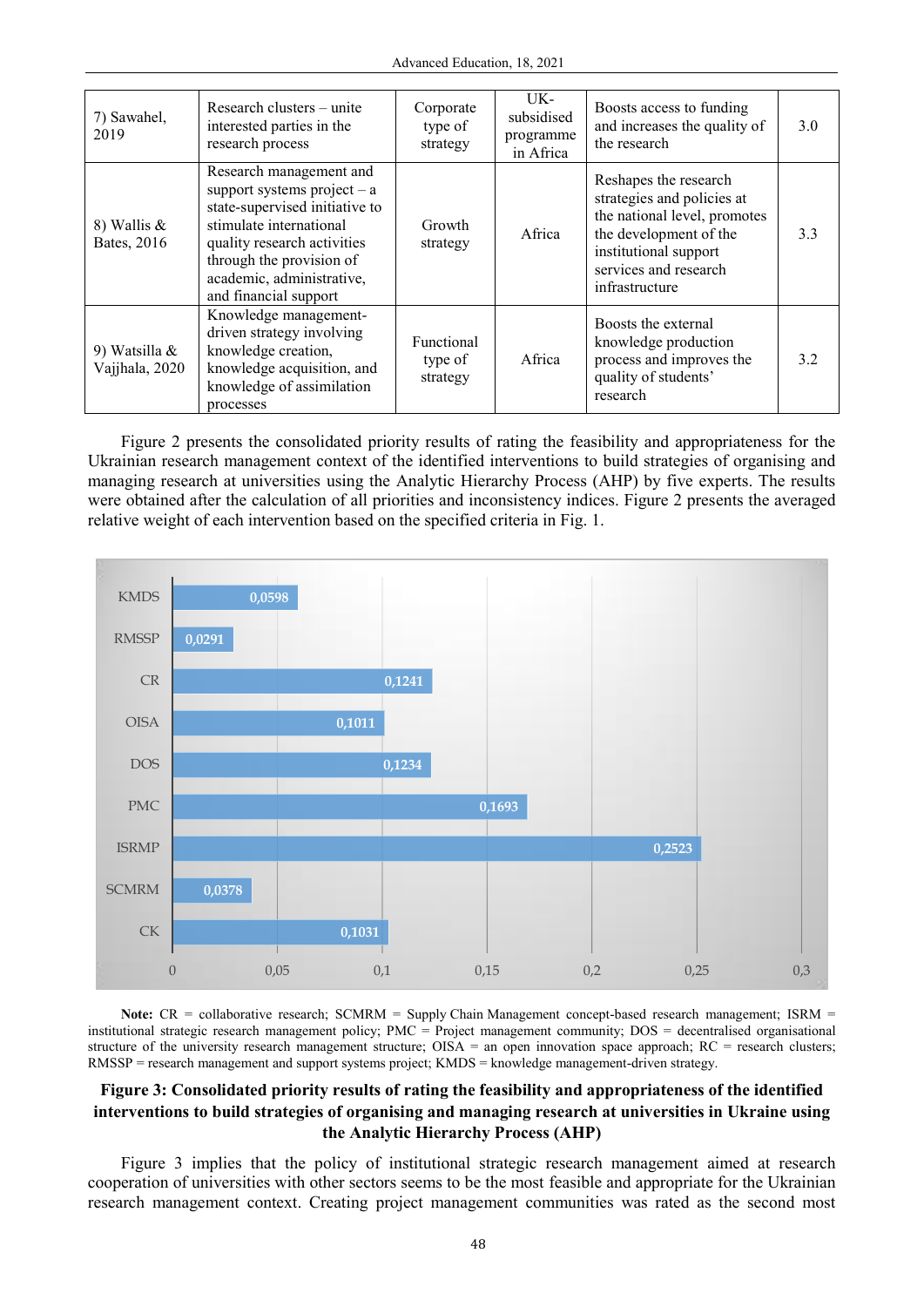feasible and appropriate in Ukraine. Both collaborative research and an open innovation space approach were rated almost equally. Implementation of the research management and support systems project was rated as the least feasible and appropriate. Given the fact that financial criterion was identified as the most significant (see Table 4), RMSSP was found quite financially burdensome for the institution as it does not bring the added value but creates bureaucracy.

## **Discussions**

The study sought to identify and synthesise the interventions used to build the strategies of organising and managing research at universities that can be feasible in Ukraine. According to the author's knowledge, no comprehensive review was carried out to address the problem of identifying the feasible interventions used to build the strategies of organising and managing research at universities in Ukraine. Although the reviewed works reveal the effectiveness of all the interventions in terms of strategic planning and building the institutional research capacity, none have assessed them from the perspective of their feasibility in the university context in Ukraine.

It was found that the interventions that were selected as feasible for universities in Ukraine were as follows: a) collaborative research (CR); b) Supply Chain Management concept-based research (SCMRM) management; c) institutional strategic research management policy (ISRM); d) A project management community (PMC); e) a decentralised organisational structure of the university research management structure (DOS); f) an open innovation space approach (OISA); g) research clusters (RC); h) a research management and support systems project (RMSSP); i) a knowledge management-driven strategy (KMDS). All of them have proven effective. Those interventions falling under the growth and corporate type strategies dominate at universities in different regions of the world. The review results presented in the effectiveness section of the table implied that universities mainly seek cost-effective research opportunities that can help the institutions build a strong international brand. The above suggests that institutions mainly from developed countries or emerging economies go international to get access to new sources of finance and new customers. The findings imply that the policy of institutional strategic research management aimed to cooperate in research with other sectors seemed to be the most feasible and appropriate for the Ukrainian research management context. Creating project management communities was rated as the second most feasible and appropriate in Ukraine. Both collaborative research and an open innovation space approach were rated almost equally. Implementation of the research management and support systems project was rated as the least feasible and appropriate. Given the fact that financial criterion was identified as the most significant, RMSSP was found quite financially burdensome for the institution as it is quite bureaucratic and does not create the added value.

The study agrees with the previous research, particularly with Tasir et al. (2016) who found that collaborative practices of researchers and professionals provide a more significant research output. Additionally, collaborative practices promote the creating of collaborative ventures at universities. Our study supports that of Derrick and Nickson (2014) who claimed that research management as an emerging occupation is still insufficiently described in terms of the successful strategies needed for this job. Based on our findings, we also totally agree with Qiu and Lu (2014) who argued that university research can be stimulated at the government level through a demand-oriented reform aimed at reshaping the management of personnel, talent selection system, and personnel assessment.

# **Conclusion**

The growth and corporate type strategies are dominant at universities, particularly in the USA and EU. The universities mainly seek cost-effective research opportunities that can help the institutions build a strong international brand. The policy of institutional strategic research management whose purpose is to cooperate in research with other sectors seems to be the most feasible and appropriate for the Ukrainian research management context. Creating project management communities was found to be the second most feasible and appropriate in Ukraine for building the strategy of organising and managing the university research. Financial criterion dominates in assessing the interventions to build a strategy of organising and managing research at universities. The university research can be stimulated at the government level through a demandoriented reform that is aimed at reshaping the management of personnel, talent selection system, and personnel assessment.

Further research is needed into strategies at the system and institutional levels for managing efficient funding of the research at universities.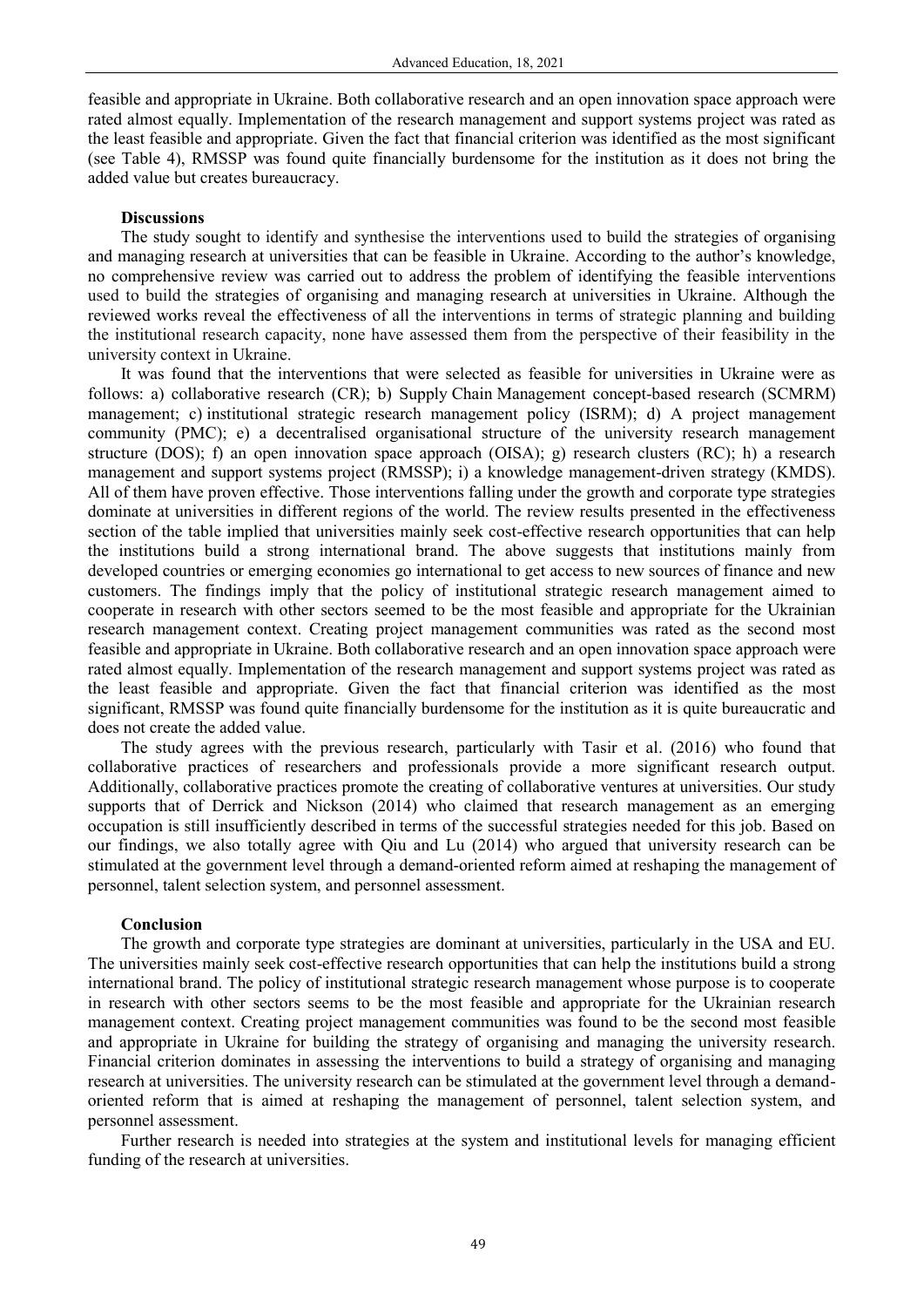## **Acknowledgement**

We are grateful to experts for their commitment and persistence in the examination and analysis of the sources. The research was conducted within the scope of the Doctoral study in comparative higher education and is related to the project Erasmus + Jean Monnet Module "Europeanization of doctoral studies in the field of education: interdisciplinary and inclusive approaches" run in Sumy Makarenko State Pedagogical University, the Academic Coordinator is A. Sbruieva.

## **Conflicts of Interest**

The author reports no conflict of interest of any nature.

## **References:**

- Ahmed, J. U., Ahmed, K. U., Shimul, A. S., & Zuñiga, R. (2015). Managing Strategies for Higher Education Institutions in the UK. *Higher Education for the Future, 2* (1), 32-48. https://doi.org/10.1177/2347631114558189
- Arthur, J. F., & Hodge, R. M. (2013). A model for managing intellectual property, commercialisation, and technology transfer within a collaborative research environment. *International Journal of Economics and Management Engineering, 7*(12), 3142- 3245. https://publications.waset.org/9996853/a-model-for-managing-intellectual-property-commercialisation-andtechnology-transfer-within-a-collaborative-research-environment
- Asadabadi, M. R., Chang, E., & Saberi, M. | Zhou, Z. (Reviewing editor) (2019) Are MCDM methods useful? A critical review of the Analytic Hierarchy Process (AHP) and the Analytic Network Process (ANP). *Cogent Engineering, 6*(1), 1-11. https://doi.org/10.1080/23311916.2019.1623153
- Bethel, A., & Rogers, M. (2018). Choosing the right databases and search techniques. In P. Levay & J. Craven (Eds.), *Systematic Searching* (pp. 73-94). Facet. https://doi.org/10.29085/9781783303755.005
- Derrick, G., & Nickson, A. (2014). Research management provides a balance between promoting the needs of institutions to meet their organisational objectives and the ability of academics to determine the best means of performing research. *The Journal of Research Administration, 45*(2), 11-45. https://eric.ed.gov/?id=EJ1157172
- Greenhalgh, T., Robert, G., Bate, P., Macfarlane, F. & Kyriakidou O. (2005). Critical Appraisal Checklists: Appendix 2. In T. Greenhalgh, G. Robert, P. Bate, F. Macfarlane & O. Kyriakidou, *Diffusion of Innovations in Health Service Organisations: A Systematic Literature Review* (pp. 234-244)[. https://doi.org/10.1002/9780470987407.app2](https://doi.org/10.1002/9780470987407.app2)
- Habib, M. & Pathik, B. B. (2012). An investigation of education and research management for tertiary academic institutions. *International Journal of Engineering Business Management, 4(*1), 1-12. https://doi.org/10.5772/45735
- Hazelkorn, E. (2010). Research strategy and management: University-based research in the knowledge economy. In J. Huisman and A.Pausits (eds.), *Higher Education Management and Development*(pp. 131-146)*.* Compendium for Managers, Waxman Verlag GmbH, Münster .
- Johnson, M. R., Bolte, J., Veldman, T., & Sutton, L. (2020). Establishing a project management community of practice in a large academic health system. *Journal of Research Administration, 51*(2), 102-110. https://www.srainternational.org/blogs/sraijra1/2020/09/29/establishing-a-project-management-community-of-pra
- Jung, J. (2012). David D. Dill and Frans A. van Vught (Eds). National innovation and the academic research enterprise: public policy in the global perspective. *Higher Education, 63*, 383–385 https://doi.org/10.1007/s10734-011-9435-x
- Kiopa, A., Schlicht, M., Sinclair, P., Szilágyi, L., Chang, H., Angelis, J., Nauwelaers, C., Posselt, T., & Schuch, K. (2016). *Peer review of the Ukrainian research and innovation system: Horizon 2020 Policy Support Facility.* European Commission. https://rio.jrc.ec.europa.eu/sites/default/files/report/KI%20AX%2016%20008%20EN%20N\_UKR\_0.pdf
- Moher, D., Shamseer, L., Clarke, M., Ghersi, D., Liberati, A., Petticrew, M., Shekelle, P., Stewart, L. A., & PRISMA-P Group (2015). Preferred reporting items for systematic review and meta-analysis protocols (PRISMA-P) 2015 statement. *Systematic Review, 4*(1), 1-9. https://doi.org/10.1186/2046-4053-4-1
- Newman, M., & Gough, D. (2020). Systematic Reviews in Educational Research: Methodology, Perspectives, and Application. In: Zawacki-Richter O., Kerres M., Bedenlier S., Bond M., Buntins K. (Eds.) *Systematic Reviews in Educational Research.* Springer VS, Wiesbaden. https://doi.org/10.1007/978-3-658-27602-7\_1
- Nguyen, H. & Meek, V. L. (2015). Key considerations in organizing and structuring university research. *Journal of Research Administration, (46*) 1, 41-62. https://eric.ed.gov/?id=EJ1156089
- Papaioannou, D., Sutton, A., Carroll, C., Booth, A., & Wong, R. (2009). Literature searching for social science systematic reviews: consideration of a range of search techniques. Health Information & Libraries Journal, 27(2), 114-122. https://doi.org/10.1111/j.1471-1842.2009.00863.x
- Qiu, D., & Lu, Y. (2014). Research on the evaluation of enterprise-university-research cooperation ability in Hubei Province. *International Journal of Economics and Management Engineering, 8*(6), 1724-1731. <https://zenodo.org/record/1093185/files/9998503.pdf>
- Robbins, S., Bergman, R., & Coulter, M. (2018). Management, 8<sup>th</sup> edition. Pearson.
- Saaty, T. L. (2008). Relative measurement and its generalization in decision making: Why pairwise comparisons are central in mathematics for the measurement of intangible factors. *The Analytic Hierarchy/Network Process. Madrid: Review of the Royal Spanish Academy of Sciences, Series A, Mathematics, 102*(2), 251-318. https://doi.org/10.1007/bf03191825
- Saaty, T. L. (2009a). Extending the Measurement of Tangibles to Intangibles. *International Journal of Information Technology & Decision Making, 8* (1), 7-27.<https://doi.org/10.1142/s0219622009003247>
- Saaty, R. (2009b). Validation Examples for the Analytic Hierarchy Process and the Analytic Network Process. In W. Adamus (Ed.), *The Analytic Hierarchy and Network Processes: Application in Solving Multicriteria Decision Problems* (pp. 39-62). Jagiellonian University Press.
- Saardchom, N. (2012). The validation of the analytic hierarchy process (AHP) scoring model. *International Journal of Liability and Scientific Enquiry, 5*(2), 163-166. https://doi.org/10.1504/ijlse.2012.048472
- Saarela, A-M. (2016). Making food science education and research activities more attractive for university students and food enterprises by utilizing an open innovative space approach. *International Journal of Educational and Pedagogical*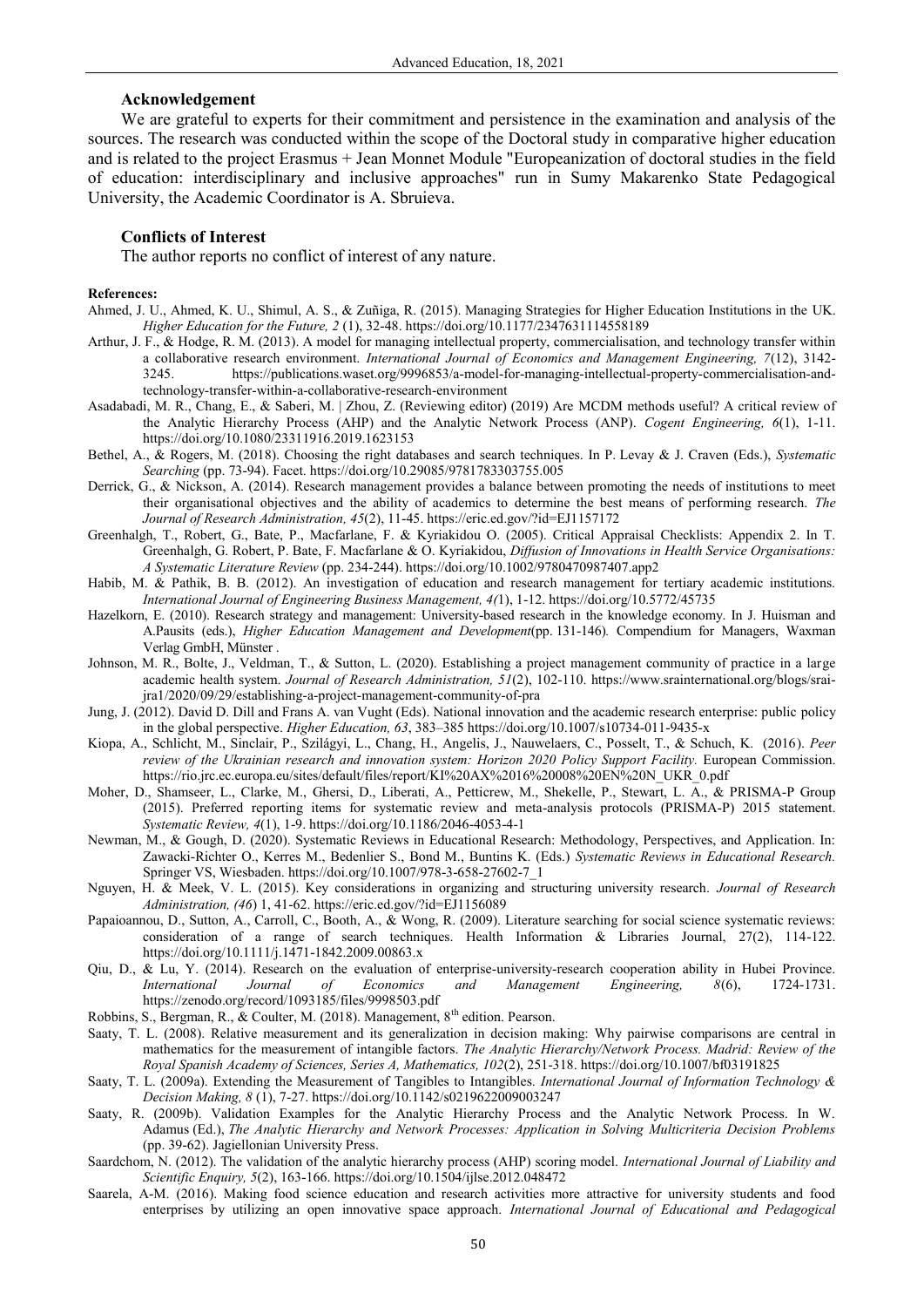*Sciences, 10*(1), 95-98. https://publications.waset.org/10003348/making-food-science-education-and-research-activitiesmore-attractive-for-university-students-and-food-enterprises-by-utilizing-open-innovative-space-approach

- Sawahel, W. (2019). The study points to the importance of research management capacity. University World News. https://www.universityworldnews.com/post.php?story=20190709140805939<br>Smith, D. O. (2011). Managing the Research University.
- Smith, D. O. (2011). *Managing the Research University.* Oxford Scholarship Online. https://doi.org/10.1093/acprof:oso/9780199793259.001.0001
- Taherdoost, H. (2017). Decision making using the analytic hierarchy process (AHP): A step by step approach. *International Journal of Economics and Management Systems, 2,* 1-4[. https://ssrn.com/abstract=3224206](https://ssrn.com/abstract=3224206)
- Tasir, Z., Kew, S. N., West, D., Abdullah, Z., & Toohey D. (2016). Collaborative research between Malaysian and Australian universities on learning analytics: Challenges and Strategies. *World Academy of Science, Engineering and Technology, Open Science Index 116, International Journal of Educational and Pedagogical Sciences, 10*(8), 2900-2906. https://doi.org/10.5281/zenodo.1126211
- Tsafnet, G., Glasziou, P., Choong, M. K., Dunn, A., Galgani, F. & Coiera, E. (2014). Systematic review automation technologies. *Systematic Reviews 3,* 74. https://doi.org/10.1186/2046-4053-3-74
- Vargas, R. V. (2010). *Using the analytic hierarchy process (ahp) to select and prioritise projects in a portfolio*. Project Management Institute. https://www.pmi.org/learning/library/analytic-hierarchy-process-prioritize-projects-6608
- Verkhovnа Radа Ukrainy (VRU) [Supreme Council of Ukraine]. (2016). *Zakon Ukrainy "Pro naukovu i naukovo-tekhnichnu diialnist" vid 26 lystopada 2015 roku № 848-VIII* [The Law of Ukraine "On Scientific and Scientific and Technical Activities" of November 26, 2015 (№ 848-VIII)]*.* Vidomosti Verkhovnoi Rady Ukrainy — Bulletin of the Verkhovna Rada of Ukraine, 3, 25.<https://zakon.rada.gov.ua/laws/show/848-19>[in Ukrainian].
- Wallis, S. & Bates, I. (2016). *Strengthening research management and support systems (RMSS) in African universities.* Liverpool School of Tropical Medicine. https://www.lstmed.ac.uk/research/centres-and-units/capacity-research-unit-cru/ourprojects/strengthening-research-management
- Watsilla, H. J., & Vajjhala, N. R. (2020). Knowledge Management in Academic: A perspective of academic research contribution to the economic development of a nation. *International Journal of Economics and Management Engineering, 14*(3), 180-184. https://publications.waset.org/10011114/knowledge-management-in-academic-a-perspective-of-academic-researchcontribution-to-economic-development-of-a-nation

*Received: March 7, 2021 Accepted: April 9, 2021*